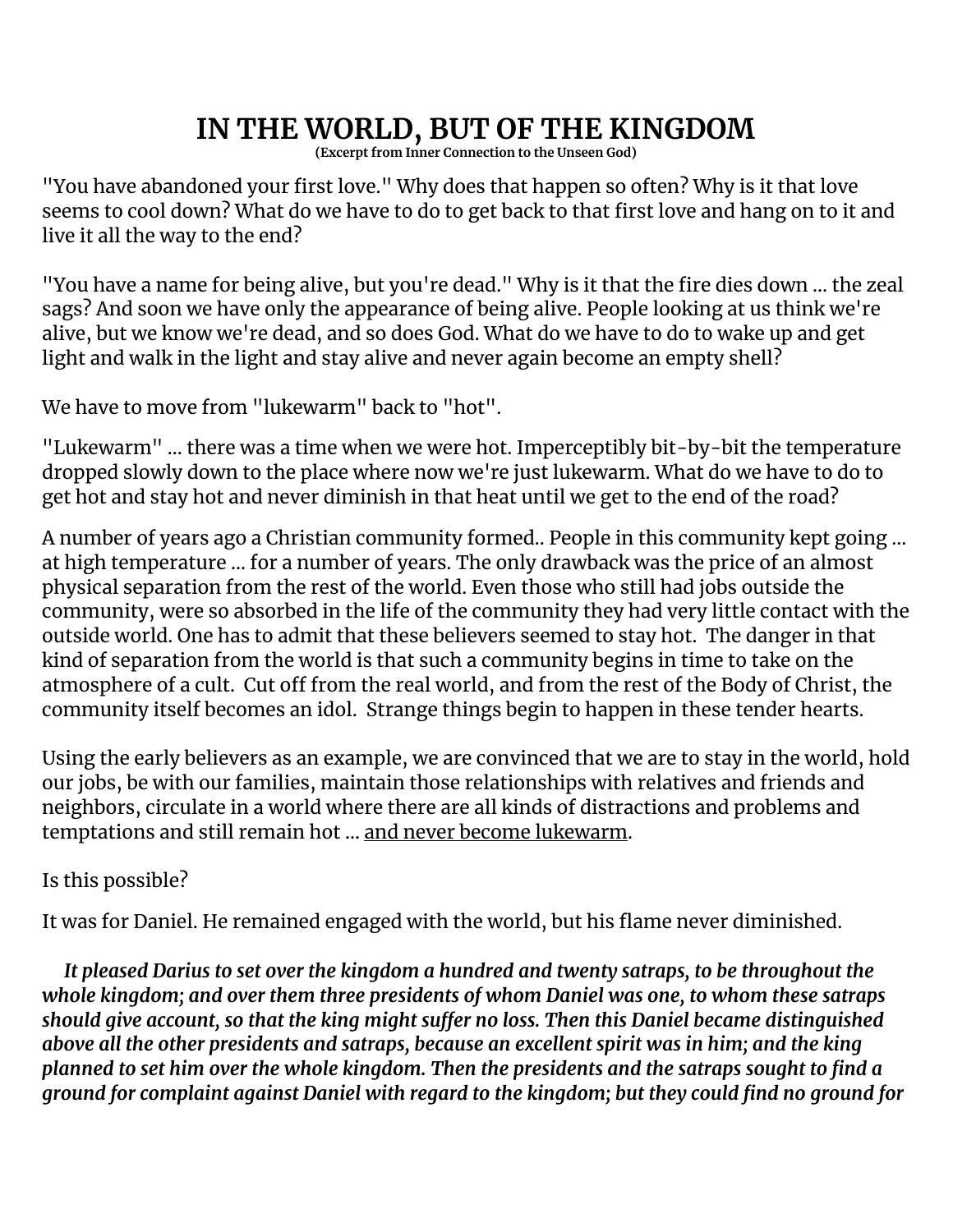complaint or any fault, because he was faithful, and no error or fault was found in him. Then these *men said, "We shall not find any ground for complaint against this Daniel unless we find it in connection with the law of his God."*

*Then these presidents and satraps came by agreement to the king and said to him, "0 King Darius, live forever! All the presidents of the kingdom, the prefects and the satraps, the counselors and the governors are agreed that the king should establish an ordinance and enforce an interdict, that* whoever makes petition to any god or man for thirty days, except to you, o king, shall be cast into the den of lions. Now, o king, establish the interdict and sign the document, so that it cannot be *changed, according to the law of the Medes and the Persians, which cannot be revoked." Therefore King Darius signed the document and interdict. When Daniel knew that the document had been signed, he went to his house where he had windows in his upper chamber open toward Jerusalem;* and he got down upon his knees three times a day and prayed and gave thanks before his God, as *he had done previously.*

*Daniel 6:1-10*

Daniel did not become lukewarm. He never lost his first love. He kept right on going. Let's suppose that Daniel had some Jewish friends who were also radically committed to the kingdom of God. Let's suppose that they met with Daniel and said,

"Look, Brother, we're going to have to get out of this city, or we'll never keep our vision." Daniel refused.

And so one night these friends escaped over the wall of Babylon and headed for the desert. They formed a community of believers out in the wilderness. There they maintained their vision of God. Perhaps their prayers helped other people---but they were never seen again in Babylon.

Let's suppose that Daniel also had Jewish friends who, being in Babylon, began to settle down. As time went on these friends became less and less Hebrew ... more and more Babylonian... until finally their vision of God was gone---they were lost in Babylon with mind and body and spirit.

But notice how Daniel functioned in Babylon, in the very upper echelons of power, and never lost his vision. Daniel paid whatever price he had to pay to keep that vision. How did he do it? He didn't do it by wearing a polka dot shirt to show how different he was from everybody else. Nor did he do it by finding the most broken down chariot in the city to prove that he was more pious than anybody else. Nor did he do it by finding a chariot with all the gadgets on it to prove that he was more successful, therefore more "blessed" of God, than anyone else. Nor did he do it by binding the Torah to his head to prove that he was holier than everybody else. Nor did he do it by joining a commune. Daniel was too busy to be part of a commune, even if it was a "Christian" commune. He had work to do..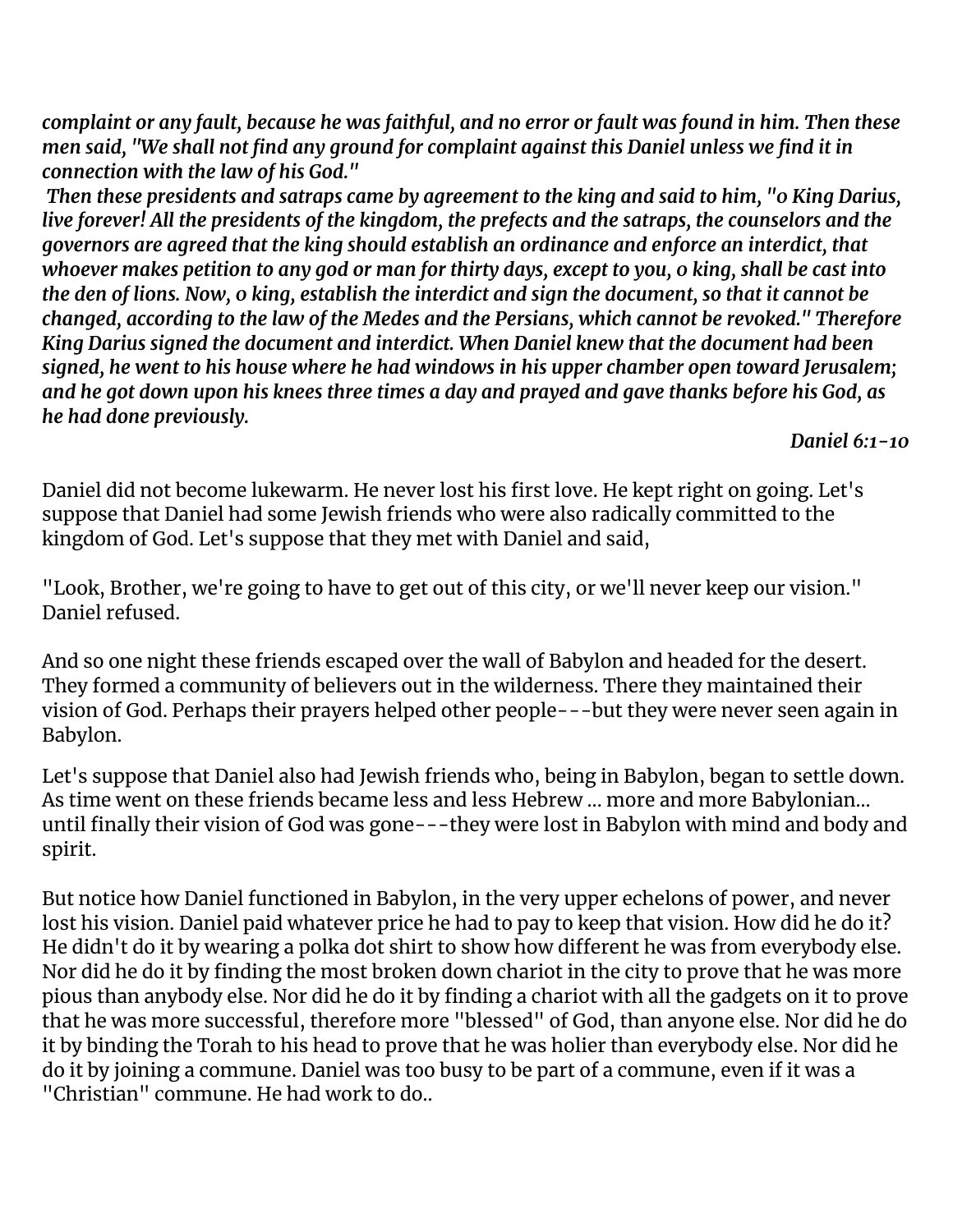*It was his heart.* Daniel's heart was radically committed, truly on fire for God. So much so that he could not be sucked into the rat-race of Babylon. He was in Babylon, working in Babylon so effectively, he got promoted again and again ... but his heart was not there. His heart was in God.

Daniel knows that he doesn't belong to Babylon even though he's functioning as a high government official. Daniel knows that he belongs to the kingdom of God, and Daniel expresses his commitment to the kingdom in five specific ways ... five ways in which you and I are called to express our commitment to the kingdom of God. If we will express our commitment in these ways, we will remain hot---right in the middle of Babylon!

# **First of all, Daniel Prayed.**

*When Daniel knew that the document had been signed, he went to his house where he had windows in his upper chamber open toward Jerusalem; and he got down upon his knees three times a day and prayed and gave thanks before his God as he had done previously.*

For Daniel, prayer is the source of his life with God. "I can't survive without this. So if the lions get me, they get me ... I'm going to keep praying."

This is equally true for us. No more can we survive as servants of God in the realm of Babylon in which we live without prayer, than we can survive in the physical realm without breathing. The atmosphere and the system of Babylon will do everything it can to discourage our praying.

"You poor soul, all you're doing is psyching yourself up! You're wasting your time! Nothing ever happens when you pray!"

Or to lie to us, or to distract us, or to put us to sleep. Or to have us so busy with other things there's no time left for prayer. We're only going to make it if there's a discipline of prayer. And you say,

"I don't know how to pray."

Nobody knows how to pray.

#### *"We don't know how to pray as we ought,"* **Paul says,** *"The Spirit helps us with groanings which cannot be uttered."*

But you can at least do what Daniel did. Go into your house, shut the door, and open that window that faces the heavenly Jerusalem and let the light of the kingdom of God come down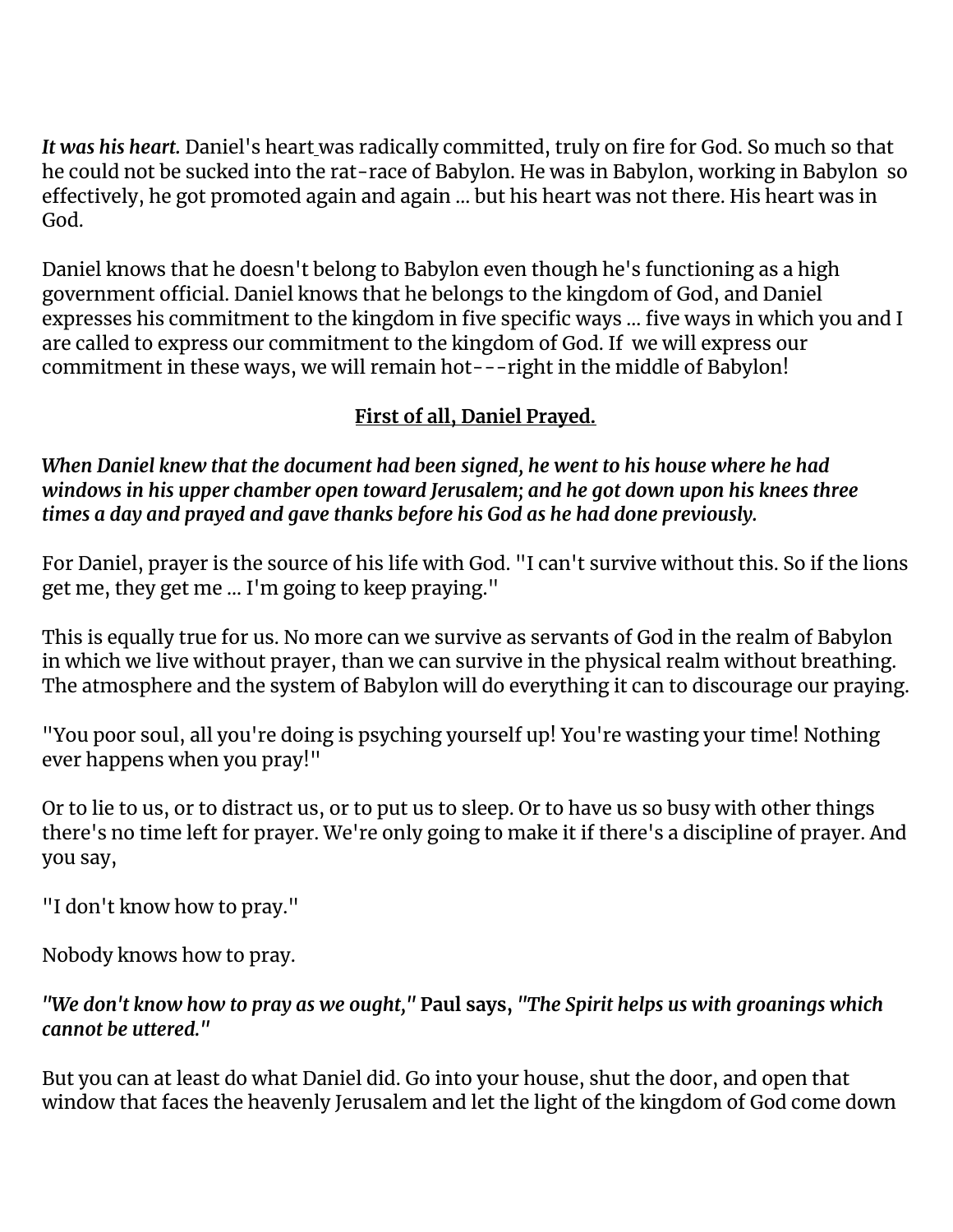into your soul and renew you as you speak to the living God ... as you cry to him, intercede for people. This is the basic foundation of your life. You can have all the correct theology, you can believe all the proper doctrines... if there's no prayer, there's no life.

# **Secondly, Daniel kept his life simple.**

The king assigned them a daily portion of the rich food which the king ate, and of the wine which he drank. They were to [be](http://to.be/) educated for three years, and at the end of that time they were to stand before the king .... But Daniel resolved that he would not defile himself with the king's rich food, or with the wine which he drank; therefore he asked the chief of the eunuchs to allow him not to defile *himself.*

*Daniel 1:5*

The idea of only eating vegetables was symbolic of something deeper. Daniel kept it simple. He wouldn't allow himself to get distracted. Daniel and his companions fed on the bread of God. A word from God was what they needed and what they sought and what they got, which gave them the wisdom to know what things are to be pushed aside.

The same is true for us. The king's rich food for us may be the compulsion to always get the latest news ... four o'clock let's hear it ... five o'clock did anything new happen? ... at six o'clock maybe something new happened? Or it may be the compulsion to get in all the latest entertainment.

"Oh, it's marvelous! ... you can't miss it!"

....."Five new ways to make money".

Or it may be that we're consumed by an obsession with clothes or an obsession with the latest gadget or the hottest Christian fads, or my favorite political crusade .... to the point that I forget what I'm here for.

Our Lord kept it simple. Evil is not simple...evil is complicated, you can't figure it out. But the kingdom of God and our relationship with God has to be simple. This is why Jesus said,

## *"Unless you repent and become as little children, you'll never enter the kingdom."*

....keep it simple. Get down to that basic diet of beans and water, the living bread ... a word from God. Not just mechanically reading your Bible and thinking it's going to come into you like an injection, but a living word from the mouth of God that's hot and alive. Settle for nothing less than this.....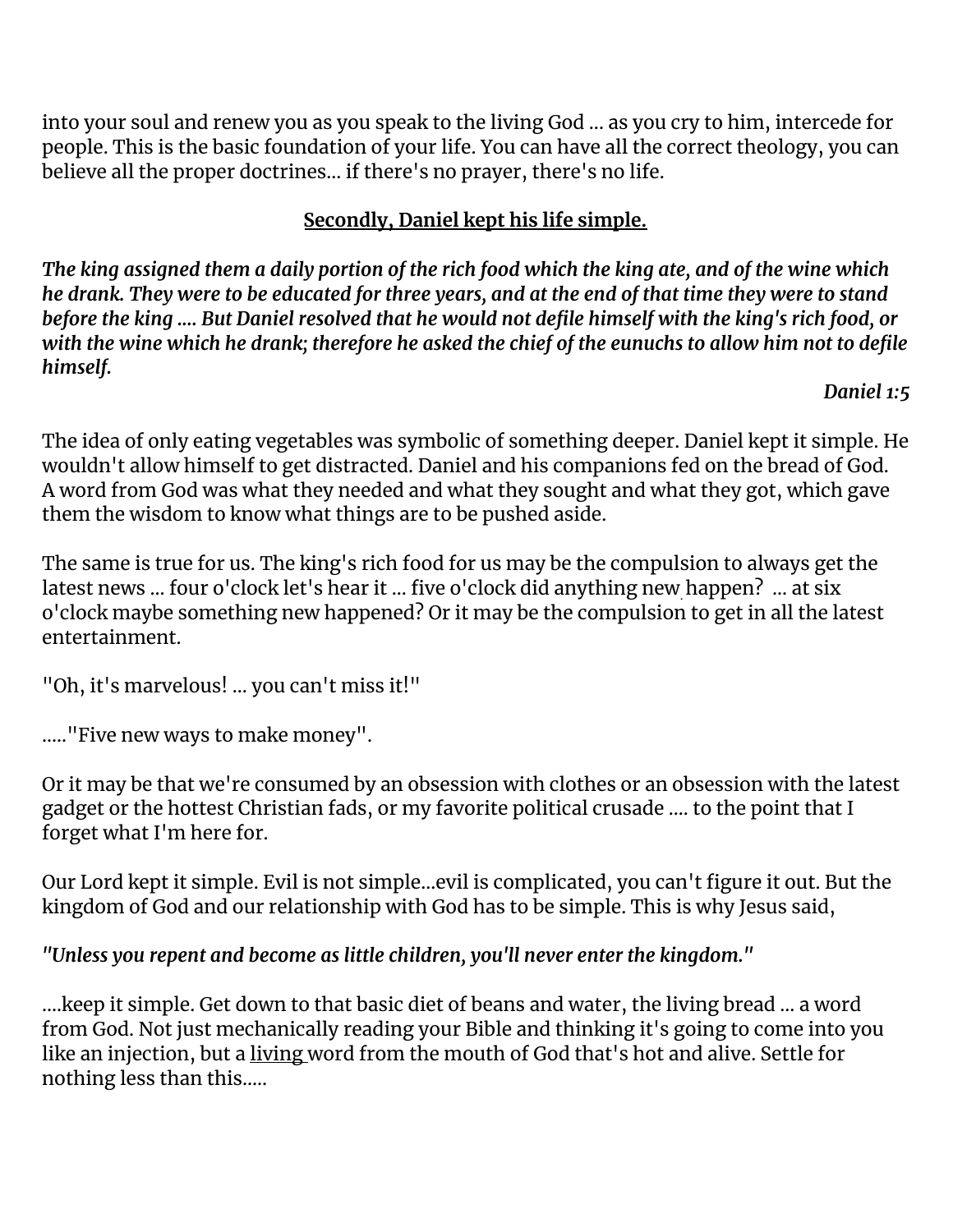"Lord, if thou be silent to me I become like them that go down into the pit. Be not silent unto me! *Speak to me!"*

And he will. And by the power of a clear, simple word from God day-by-day we will have the wisdom to know what things to cut out of our lives, so that they're clean.

#### **Third, Daniel stayed in touch with the Body... with his brothers and sisters**.

Reading again from Daniel 2...this time the king had a dream ... he's troubled with the dream. The king wouldn't tell any of the wise men what the dream was, but he wanted an interpretation. Everybody says,

"What are you asking for? This is impossible!"

So the king's going to have everybody killed. Daniel hears about it and he goes to the king....

#### And Daniel went in and besought the king to appoint him a time, that he might show to the king *the interpretation.*

Daniel doesn't have the interpretation, but he's convinced that God will give it to him. After he gets the appointment to tell the king what his dream is all about, he runs back home.....

*Then Daniel went to his house and made the matter known to Hananiah, Mishael and Azarish, his* companions (his brothers) and told them to seek the mercy of the God of heaven concerning this *mystery, so that Daniel and his companions might not perish with the rest of the wise men of Babylon. Then the mystery was revealed to Daniel in a vision in the night. Then Daniel blessed the God of heaven.*

Daniel was not a one-man show. Nor did Daniel find three companions that he could manipulate and call it "fellowship". He was in submission to those men as they were to him. It was a mutual submission; there was unity.

Our Lord did the same thing. From the minute he began his ministry until he hung on that cross he was in submission to his Father first, but he was also in union with men and women, who prayed with him, shared the burden, walked with him. They were with him all the time......

"Peter, James and John, stick with me. Stay awake while I go and pray."

He needed them. And who do we think we are that we can make it by ourselves? There's no way we'll ever survive in Babylon as little lone rangers. Whether we like it or not, somewhere we belong in the Body. And wherever God leads us, there are going to be brothers and sisters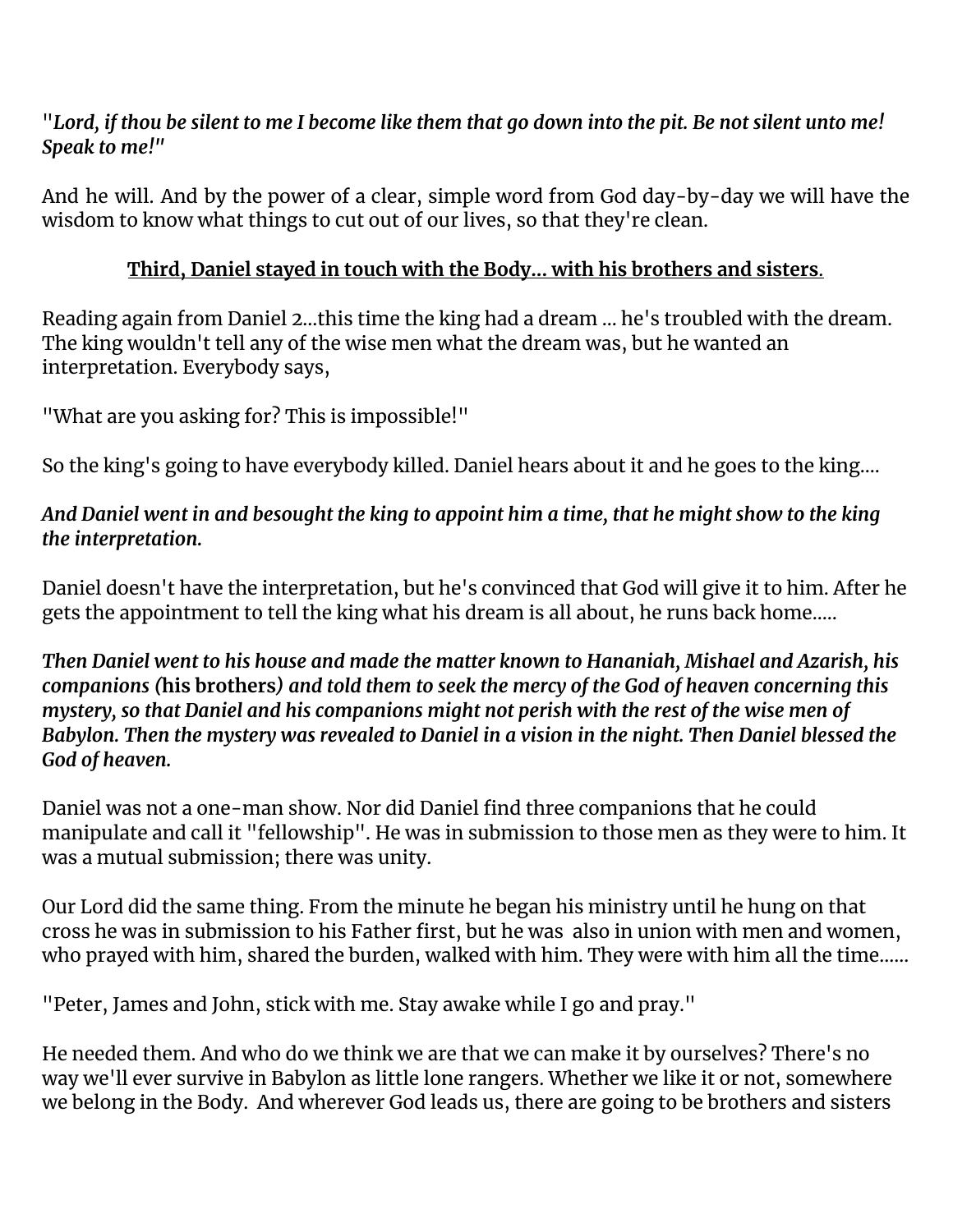who will sometimes rub us the wrong way and misunderstand us. That's all part of the process. In union with them,

- we pray,
- we share,
- we break bread,
- we struggle,
- we work,
- we suffer ....... together.

Without this we cannot survive spiritually. If some of us have become lukewarm, perhaps it's because we so value our independence that we're afraid to be in submission to brothers and sisters.

## **Fourthly, Daniel refused to compromise.**

Back to that passage about the den of lions. The presidents and the satraps came by agreement to the king and asked him to sign this document so that nobody could pray to any god or man except Darius the king for thirty days.

*When Daniel knew that the document had been signed, he went to his house where he had windows in his upper chamber open toward Jerusalem; and he got down upon his knees three times a day and prayed and gave thanks before his God, as he had done previously.*

As far as Daniel is concerned there's only one King, the king of the universe, Yahweh, the living God. And king Darius is under him and he can't come between Daniel and the real King. Whatever price he has to pay, he will pay, but he will not compromise out of fear. At another point in the book of Daniel, Belshazzar sees the handwriting on the wall and he offers Daniel rewards and gifts if he'll just tell him what it means. Daniel says,

"Keep your gifts! Give your reward to somebody else! I'll read it for you free of charge!"

He won't be compromised by money, by fear. And most of us allow ourselves to be compromised by both.

Jesus says,

"The light of the body is the eye. If your eye is single, your whole body is full of light. If your eye is *double, evil, mixed, then the light in you is darkness."*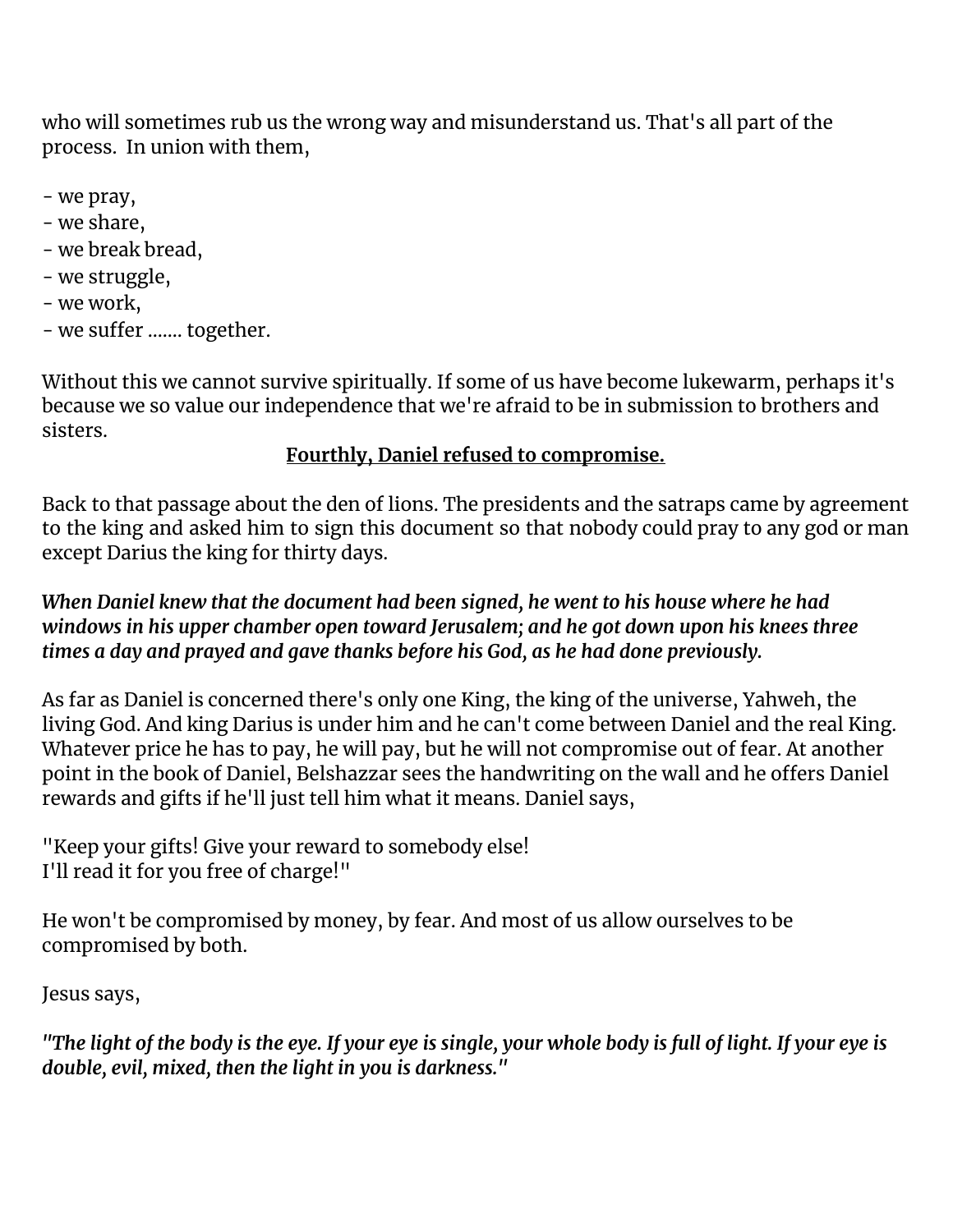If our eye is on the kingdom, but it's also on an object of our lust, or our covetousness….

- the bottle,
- the needle,
- the pills,
- the thing that gratifies our ego ...

.... then the light in us is darkness.

*"If the light in you is darkness, how great is that darkness."*

The call is upon us to see if our eye is single. Get rid of the compromise.....keep it single.



# **Finally, Daniel proclaimed the kingdom of God in the midst of Babylon.**

Notice he didn't just get some of his Jewish brothers together and proclaim the kingdom of God to them. He spoke the word of the kingdom to Babylonians .... even to the king of Babylon. Reading from chapter 4 of Daniel ... Daniel now is speaking to king Nebuchadnezzar:

"It is a decree of the Most High, which has come upon my lord the king, that you shall be driven from among men, and your dwelling shall be with the beasts of the field; you shall be made to eat grass like an ox, and you shall be wet with the dew of heaven, and seven times (meaning seven years) shall pass over you, till you know that the Most High God rules the kingdom of men, and gives it to whom he will. And as it was commanded to leave the stump of the roots of the tree, your kingdom shall be sure for you from the time that you know that Heaven rules. Therefore, o king, let